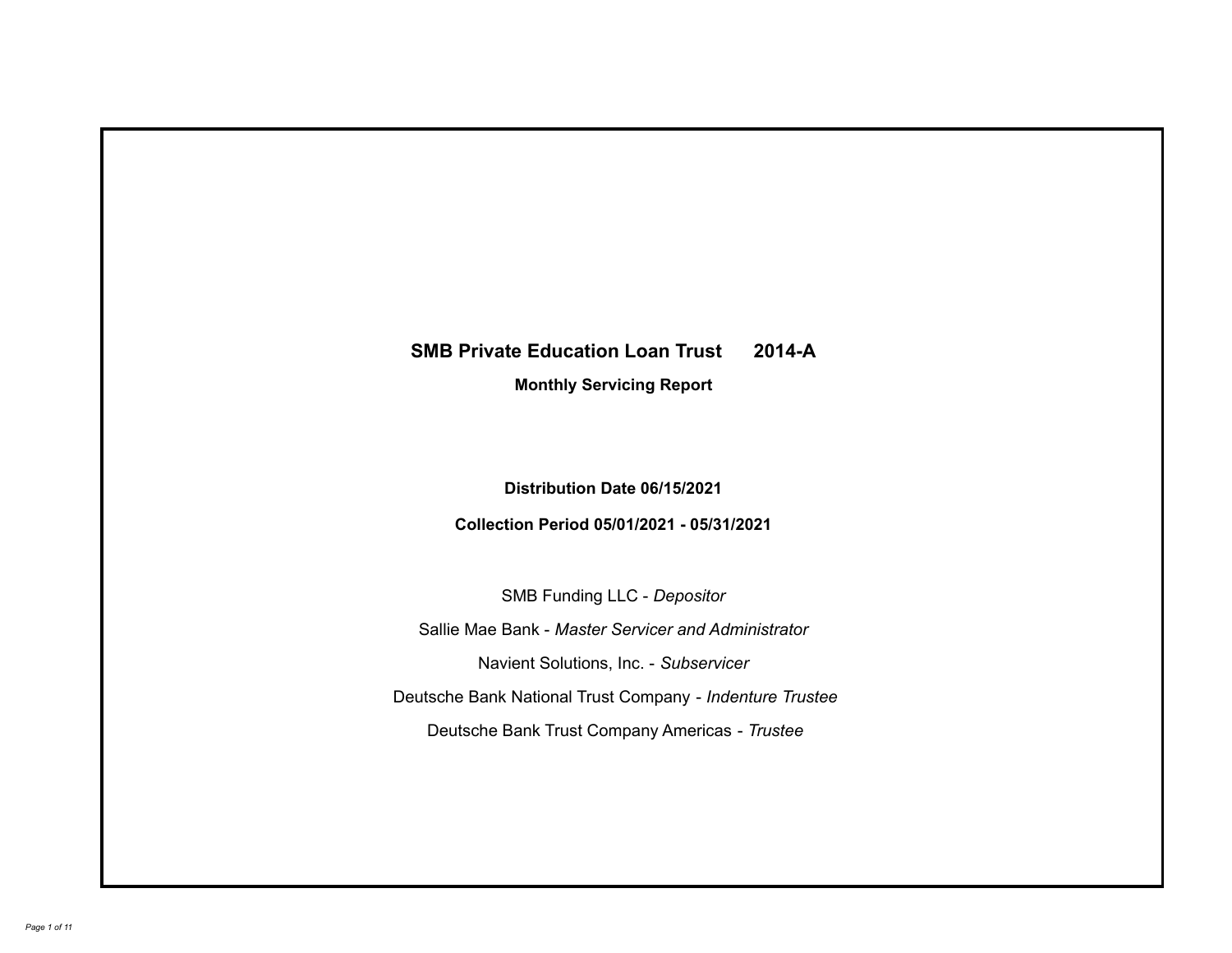| A            | <b>Student Loan Portfolio Characteristics</b>   |                   | 08/07/2014       | 04/30/2021       | 05/31/2021       |
|--------------|-------------------------------------------------|-------------------|------------------|------------------|------------------|
|              | <b>Principal Balance</b>                        |                   | \$361,523,983.59 | \$132,267,209.61 | \$130,340,841.07 |
|              | Interest to be Capitalized Balance              |                   | 17,313,307.43    | 1,883,963.08     | 1,782,868.93     |
|              | Pool Balance                                    |                   | \$378,837,291.02 | \$134,151,172.69 | \$132,123,710.00 |
|              | Weighted Average Coupon (WAC)                   |                   | 7.81%            | 7.79%            | 7.77%            |
|              | Weighted Average Remaining Term                 |                   | 138.29           | 180.18           | 180.49           |
|              | Number of Loans                                 |                   | 33,555           | 12,110           | 11,896           |
|              | Number of Borrowers                             |                   | 26,651           | 9,542            | 9,362            |
|              | Pool Factor                                     |                   |                  | 0.354112902      | 0.348761099      |
|              | Since Issued Total Constant Prepayment Rate (1) |                   |                  | 7.07%            | 6.99%            |
| B            | <b>Debt Securities</b>                          | <b>Cusip/Isin</b> | 05/17/2021       |                  | 06/15/2021       |
|              | A <sub>2</sub> A                                | 784456AB1         | \$2,762,330.21   |                  | \$1,775,363.71   |
|              | A2B                                             | 784456AC9         | \$2,762,330.20   |                  | \$1,775,363.71   |
|              | A <sub>3</sub>                                  | 784456AD7         | \$50,000,000.00  |                  | \$50,000,000.00  |
|              | B                                               | 784456AE5         | \$36,000,000.00  |                  | \$36,000,000.00  |
|              | $\mathsf{C}$                                    | 784456AF2         | \$42,000,000.00  |                  | \$42,000,000.00  |
|              |                                                 |                   |                  |                  |                  |
| $\mathtt{C}$ |                                                 |                   |                  |                  |                  |
|              | <b>Certificates</b>                             | Cusip/Isin        | 05/17/2021       |                  | 06/15/2021       |
|              | <b>Excess Distribution</b>                      | 784456105         | \$100,000.00     |                  | \$100,000.00     |
| D            |                                                 |                   | 05/17/2021       |                  | 06/15/2021       |
|              | <b>Account Balances</b>                         |                   |                  |                  |                  |
|              | Reserve Account Balance                         |                   | \$958,735.00     |                  | \$958,735.00     |
| E            | <b>Asset / Liability</b>                        |                   | 05/17/2021       |                  | 06/15/2021       |
|              | Overcollateralization Percentage *              |                   | 31.77%           |                  | 32.22%           |
|              | Specified Overcollateralization Amount *        |                   | \$42,184,330.00  |                  | \$42,184,330.00  |
|              | Actual Overcollateralization Amount *           |                   | \$42,626,512.28  |                  | \$42,572,982.58  |
|              |                                                 |                   |                  |                  |                  |

\* Based on the Rated debt securities (Class A and Class B Bonds)

(1) Since Issued Total CPR calculations found in monthly servicing reports issued on or prior to September 15, 2015 originally included loans that were removed from the pool by the sponsor because they became ineligible for the pool between the cut-off date and settlement date. On October 5, 2015, Since Issued Total CPR calculations were revised to exclude these loans and all prior monthly servicing reports were restated. For additional information, see 'Since Issued CPR Methodology' found on page 11 of this report.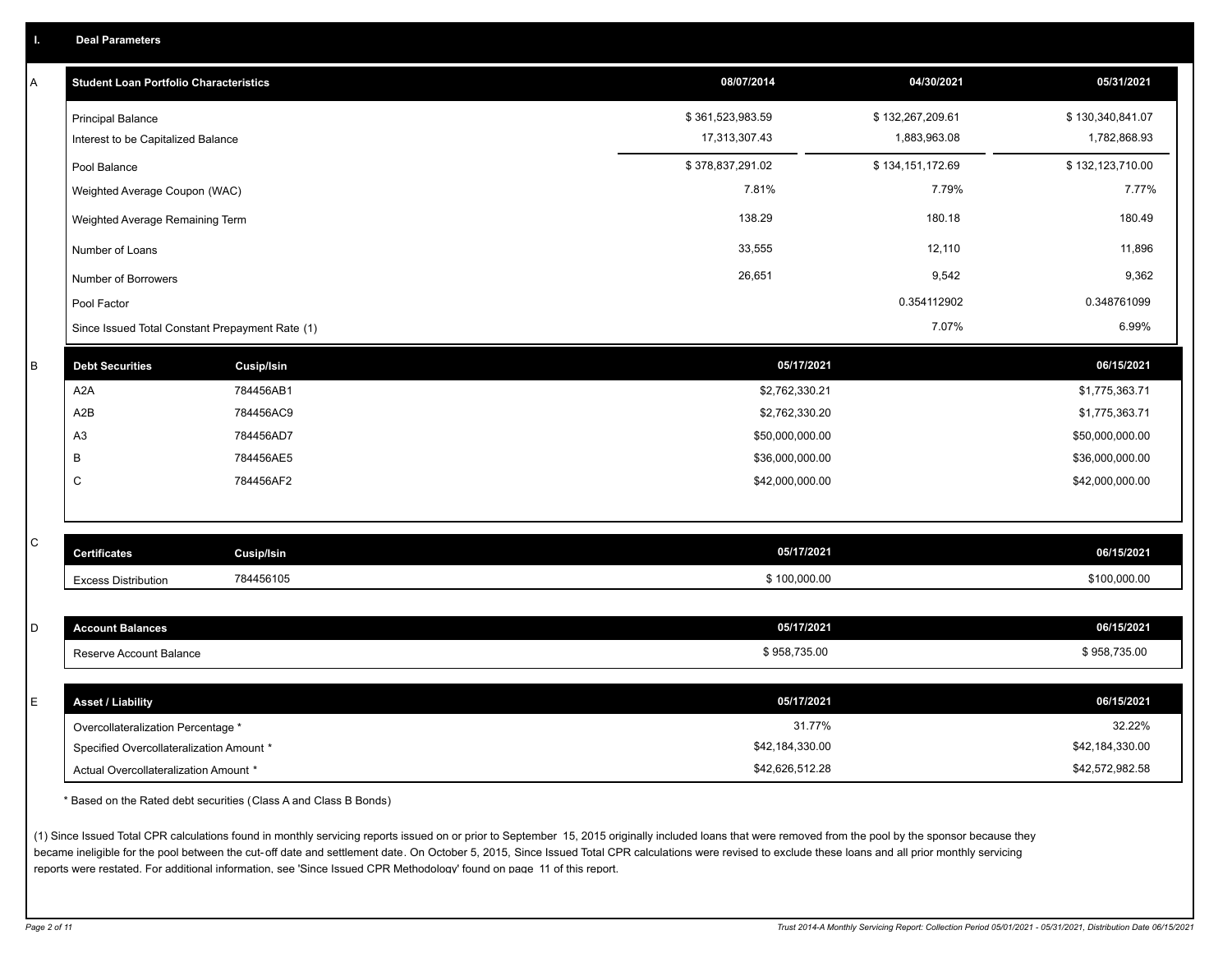| 2,128,719.69<br><b>Borrower Principal</b><br>0.00<br><b>Consolidation Activity Principal</b><br>0.00<br>Seller Principal Reimbursement<br>0.00<br>Servicer Principal Reimbursement<br>0.00<br>Delinquent Principal Purchases by Servicer<br>0.00<br><b>Other Principal Deposits</b><br>\$2,128,719.69<br><b>Total Principal Receipts</b><br>B<br><b>Student Loan Interest Receipts</b><br>633,539.92<br><b>Borrower Interest</b><br>0.00<br><b>Consolidation Activity Interest</b><br>0.00<br>Seller Interest Reimbursement<br>0.00<br>Servicer Interest Reimbursement<br>0.00<br>Delinquent Interest Purchases by Servicer<br>3,202.94<br><b>Other Interest Deposits</b><br>\$636,742.86<br><b>Total Interest Receipts</b><br>C<br>\$52,392.65<br><b>Recoveries on Realized Losses</b><br>\$80.97<br>D<br><b>Investment Income</b><br>\$0.00<br>E<br><b>Funds Borrowed from Next Collection Period</b><br>\$0.00<br>F<br>Funds Repaid from Prior Collection Period<br>\$0.00<br>G<br>Loan Sale or Purchase Proceeds<br>\$0.00<br>н<br>Initial Deposits to Collection Account<br>\$0.00<br><b>Excess Transferred from Other Accounts</b><br>\$0.00<br><b>Borrower Benefit Reimbursements</b><br>J<br>\$0.00<br>κ<br><b>Gross Swap Receipt</b><br>\$0.00<br><b>Other Deposits</b><br>Г | Α | <b>Student Loan Principal Receipts</b> |        |
|---------------------------------------------------------------------------------------------------------------------------------------------------------------------------------------------------------------------------------------------------------------------------------------------------------------------------------------------------------------------------------------------------------------------------------------------------------------------------------------------------------------------------------------------------------------------------------------------------------------------------------------------------------------------------------------------------------------------------------------------------------------------------------------------------------------------------------------------------------------------------------------------------------------------------------------------------------------------------------------------------------------------------------------------------------------------------------------------------------------------------------------------------------------------------------------------------------------------------------------------------------------------------------------|---|----------------------------------------|--------|
|                                                                                                                                                                                                                                                                                                                                                                                                                                                                                                                                                                                                                                                                                                                                                                                                                                                                                                                                                                                                                                                                                                                                                                                                                                                                                       |   |                                        |        |
|                                                                                                                                                                                                                                                                                                                                                                                                                                                                                                                                                                                                                                                                                                                                                                                                                                                                                                                                                                                                                                                                                                                                                                                                                                                                                       |   |                                        |        |
|                                                                                                                                                                                                                                                                                                                                                                                                                                                                                                                                                                                                                                                                                                                                                                                                                                                                                                                                                                                                                                                                                                                                                                                                                                                                                       |   |                                        |        |
|                                                                                                                                                                                                                                                                                                                                                                                                                                                                                                                                                                                                                                                                                                                                                                                                                                                                                                                                                                                                                                                                                                                                                                                                                                                                                       |   |                                        |        |
|                                                                                                                                                                                                                                                                                                                                                                                                                                                                                                                                                                                                                                                                                                                                                                                                                                                                                                                                                                                                                                                                                                                                                                                                                                                                                       |   |                                        |        |
|                                                                                                                                                                                                                                                                                                                                                                                                                                                                                                                                                                                                                                                                                                                                                                                                                                                                                                                                                                                                                                                                                                                                                                                                                                                                                       |   |                                        |        |
|                                                                                                                                                                                                                                                                                                                                                                                                                                                                                                                                                                                                                                                                                                                                                                                                                                                                                                                                                                                                                                                                                                                                                                                                                                                                                       |   |                                        |        |
|                                                                                                                                                                                                                                                                                                                                                                                                                                                                                                                                                                                                                                                                                                                                                                                                                                                                                                                                                                                                                                                                                                                                                                                                                                                                                       |   |                                        |        |
|                                                                                                                                                                                                                                                                                                                                                                                                                                                                                                                                                                                                                                                                                                                                                                                                                                                                                                                                                                                                                                                                                                                                                                                                                                                                                       |   |                                        |        |
|                                                                                                                                                                                                                                                                                                                                                                                                                                                                                                                                                                                                                                                                                                                                                                                                                                                                                                                                                                                                                                                                                                                                                                                                                                                                                       |   |                                        |        |
|                                                                                                                                                                                                                                                                                                                                                                                                                                                                                                                                                                                                                                                                                                                                                                                                                                                                                                                                                                                                                                                                                                                                                                                                                                                                                       |   |                                        |        |
|                                                                                                                                                                                                                                                                                                                                                                                                                                                                                                                                                                                                                                                                                                                                                                                                                                                                                                                                                                                                                                                                                                                                                                                                                                                                                       |   |                                        |        |
|                                                                                                                                                                                                                                                                                                                                                                                                                                                                                                                                                                                                                                                                                                                                                                                                                                                                                                                                                                                                                                                                                                                                                                                                                                                                                       |   |                                        |        |
|                                                                                                                                                                                                                                                                                                                                                                                                                                                                                                                                                                                                                                                                                                                                                                                                                                                                                                                                                                                                                                                                                                                                                                                                                                                                                       |   |                                        |        |
|                                                                                                                                                                                                                                                                                                                                                                                                                                                                                                                                                                                                                                                                                                                                                                                                                                                                                                                                                                                                                                                                                                                                                                                                                                                                                       |   |                                        |        |
|                                                                                                                                                                                                                                                                                                                                                                                                                                                                                                                                                                                                                                                                                                                                                                                                                                                                                                                                                                                                                                                                                                                                                                                                                                                                                       |   |                                        |        |
|                                                                                                                                                                                                                                                                                                                                                                                                                                                                                                                                                                                                                                                                                                                                                                                                                                                                                                                                                                                                                                                                                                                                                                                                                                                                                       |   |                                        |        |
|                                                                                                                                                                                                                                                                                                                                                                                                                                                                                                                                                                                                                                                                                                                                                                                                                                                                                                                                                                                                                                                                                                                                                                                                                                                                                       |   |                                        |        |
|                                                                                                                                                                                                                                                                                                                                                                                                                                                                                                                                                                                                                                                                                                                                                                                                                                                                                                                                                                                                                                                                                                                                                                                                                                                                                       |   |                                        |        |
|                                                                                                                                                                                                                                                                                                                                                                                                                                                                                                                                                                                                                                                                                                                                                                                                                                                                                                                                                                                                                                                                                                                                                                                                                                                                                       |   |                                        |        |
|                                                                                                                                                                                                                                                                                                                                                                                                                                                                                                                                                                                                                                                                                                                                                                                                                                                                                                                                                                                                                                                                                                                                                                                                                                                                                       |   |                                        |        |
|                                                                                                                                                                                                                                                                                                                                                                                                                                                                                                                                                                                                                                                                                                                                                                                                                                                                                                                                                                                                                                                                                                                                                                                                                                                                                       |   |                                        |        |
|                                                                                                                                                                                                                                                                                                                                                                                                                                                                                                                                                                                                                                                                                                                                                                                                                                                                                                                                                                                                                                                                                                                                                                                                                                                                                       |   |                                        |        |
|                                                                                                                                                                                                                                                                                                                                                                                                                                                                                                                                                                                                                                                                                                                                                                                                                                                                                                                                                                                                                                                                                                                                                                                                                                                                                       |   |                                        |        |
|                                                                                                                                                                                                                                                                                                                                                                                                                                                                                                                                                                                                                                                                                                                                                                                                                                                                                                                                                                                                                                                                                                                                                                                                                                                                                       |   |                                        |        |
|                                                                                                                                                                                                                                                                                                                                                                                                                                                                                                                                                                                                                                                                                                                                                                                                                                                                                                                                                                                                                                                                                                                                                                                                                                                                                       | М | <b>Other Fees Collected</b>            | \$0.00 |
| \$2,817,936.17<br><b>AVAILABLE FUNDS</b><br>N                                                                                                                                                                                                                                                                                                                                                                                                                                                                                                                                                                                                                                                                                                                                                                                                                                                                                                                                                                                                                                                                                                                                                                                                                                         |   |                                        |        |
| \$202,351.15<br>O<br>Non-Cash Principal Activity During Collection Period                                                                                                                                                                                                                                                                                                                                                                                                                                                                                                                                                                                                                                                                                                                                                                                                                                                                                                                                                                                                                                                                                                                                                                                                             |   |                                        |        |
| \$0.00<br>P<br>Aggregate Purchased Amounts by the Depositor, Servicer or Seller                                                                                                                                                                                                                                                                                                                                                                                                                                                                                                                                                                                                                                                                                                                                                                                                                                                                                                                                                                                                                                                                                                                                                                                                       |   |                                        |        |
| \$0.00<br>Q<br>Aggregate Loan Substitutions                                                                                                                                                                                                                                                                                                                                                                                                                                                                                                                                                                                                                                                                                                                                                                                                                                                                                                                                                                                                                                                                                                                                                                                                                                           |   |                                        |        |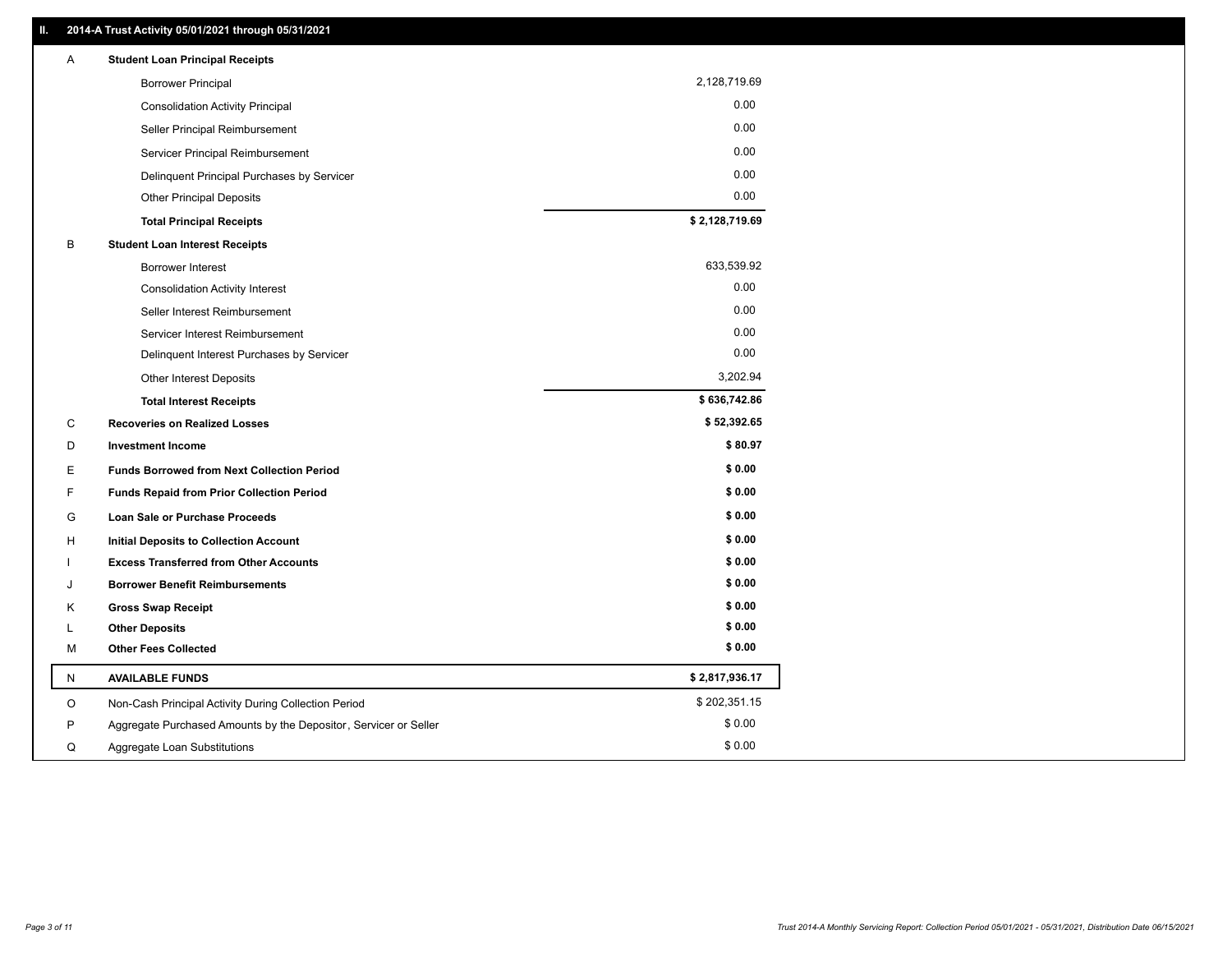|                   |                         |                          |         | 05/31/2021 |                  |                |                          |         | 04/30/2021 |                  |                |
|-------------------|-------------------------|--------------------------|---------|------------|------------------|----------------|--------------------------|---------|------------|------------------|----------------|
|                   |                         | <b>Wtd Avg</b><br>Coupon | # Loans | Principal  |                  | % of Principal | <b>Wtd Avg</b><br>Coupon | # Loans | Principal  |                  | % of Principal |
| <b>INTERIM:</b>   | IN SCHOOL               |                          | 8.41%   | 51         | \$732,246.08     | 0.554%         |                          | 8.42%   | 60         | \$862,368.32     | 0.643%         |
|                   | <b>GRACE</b>            |                          | 8.81%   | 20         | \$283,811.42     | 0.215%         |                          | 9.12%   | 11         | \$149,853.02     | 0.112%         |
|                   | <b>DEFERMENT</b>        |                          | 8.40%   | 517        | \$7,094,758.89   | 5.370%         |                          | 8.46%   | 561        | \$7,775,602.04   | 5.796%         |
| <b>REPAYMENT:</b> | <b>CURRENT</b>          |                          | 7.67%   | 10,636     | \$114,597,790.38 | 86.735%        |                          | 7.67%   | 10,799     | \$115,536,872.17 | 86.124%        |
|                   | 31-60 DAYS DELINQUENT   |                          | 8.73%   | 151        | \$1,995,830.34   | 1.511%         |                          | 8.78%   | 135        | \$1,625,129.70   | 1.211%         |
|                   | 61-90 DAYS DELINQUENT   |                          | 8.57%   | 82         | \$1,014,284.52   | 0.768%         |                          | 8.74%   | 56         | \$811,357.49     | 0.605%         |
|                   | 91-120 DAYS DELINQUENT  |                          | 8.53%   | 42         | \$671,730.29     | 0.508%         |                          | 9.05%   | 56         | \$839,685.38     | 0.626%         |
|                   | 121-150 DAYS DELINQUENT |                          | 8.87%   | 37         | \$446,462.08     | 0.338%         |                          | 8.67%   | 19         | \$320,670.19     | 0.239%         |
|                   | 151-180 DAYS DELINQUENT |                          | 8.51%   | 18         | \$297,769.35     | 0.225%         |                          | 8.57%   | 23         | \$390,355.83     | 0.291%         |
|                   | > 180 DAYS DELINQUENT   |                          | 7.47%   | 12         | \$249,879.26     | 0.189%         |                          | 7.85%   | 8          | \$125,182.02     | 0.093%         |
|                   | <b>FORBEARANCE</b>      |                          | 8.44%   | 330        | \$4,739,147.39   | 3.587%         |                          | 8.55%   | 382        | \$5,714,096.53   | 4.259%         |
| <b>TOTAL</b>      |                         |                          |         | 11,896     | \$132,123,710.00 | 100.00%        |                          |         | 12,110     | \$134,151,172.69 | 100.00%        |
|                   |                         |                          |         |            |                  |                |                          |         |            |                  |                |

Percentages may not total 100% due to rounding \*

\*\* Smart Option Interest Only loans and \$25 Fixed Payment loans classified as in repayment whether student borrowers are in school, in grace, in deferment or required to make full principal and interest payments on their l

\*\*\* To conform with company standard reporting these sections now include Princial and Interest Accrued to Capitalize .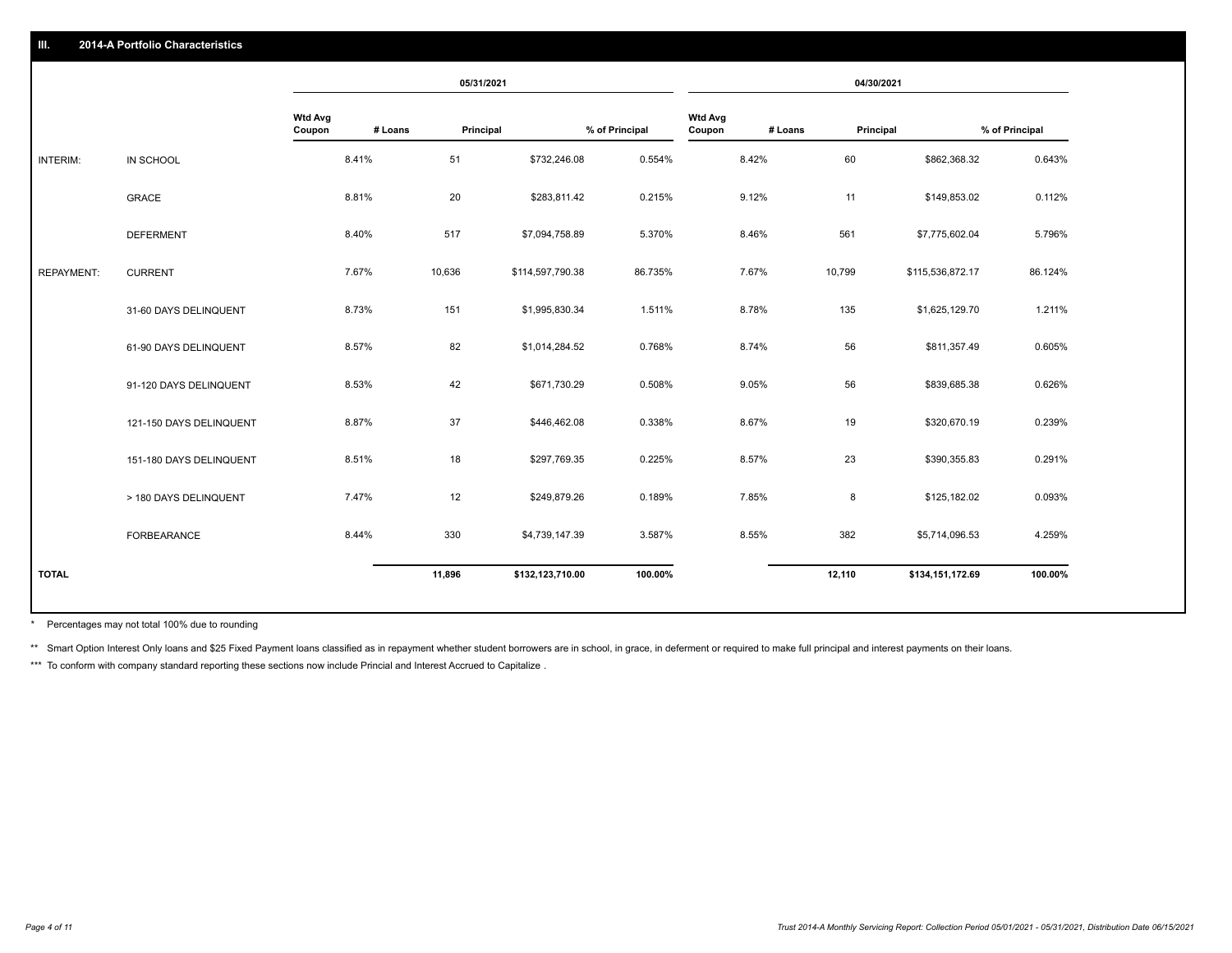|                                                         | 5/31/2021        | 4/30/2021        |
|---------------------------------------------------------|------------------|------------------|
| Pool Balance                                            | \$132,123,710.00 | \$134,151,172.69 |
| Total # Loans                                           | 11,896           | 12,110           |
| Total # Borrowers                                       | 9,362            | 9,542            |
| Weighted Average Coupon                                 | 7.77%            | 7.79%            |
| Weighted Average Remaining Term                         | 180.49           | 180.18           |
| Percent of Pool - Cosigned                              | 93.6%            | 93.5%            |
| Percent of Pool - Non Cosigned                          | 6.4%             | 6.5%             |
| Borrower Interest Accrued for Period                    | \$859,000.68     | \$847,319.90     |
| Outstanding Borrower Interest Accrued                   | \$3,953,091.34   | \$3,994,085.49   |
| Gross Principal Realized Loss - Periodic *              | \$56,340.90      | \$100,977.55     |
| Gross Principal Realized Loss - Cumulative *            | \$17,286,837.25  | \$17,230,496.35  |
| Delinquent Principal Purchased by Servicer - Periodic   | \$0.00           | \$0.00           |
| Delinquent Principal Purchased by Servicer - Cumulative | \$0.00           | \$0.00           |
| Recoveries on Realized Losses - Periodic                | \$52,392.65      | \$33,681.75      |
| Recoveries on Realized Losses - Cumulative              | \$2,088,558.88   | \$2,036,166.23   |
| Net Losses - Periodic                                   | \$3,948.25       | \$67,295.80      |
| Net Losses - Cumulative                                 | \$15,198,278.37  | \$15,194,330.12  |
| <b>Cumulative Gross Defaults</b>                        | \$17,286,837.25  | \$17,230,496.35  |
| Change in Gross Defaults                                | \$56,340.90      | \$100,977.55     |
| Non-Cash Principal Activity - Capitalized Interest      | \$258,388.33     | \$140,285.50     |
| Since Issued Total Constant Prepayment Rate (CPR) (1)   | 6.99%            | 7.07%            |
| <b>Loan Substitutions</b>                               | \$0.00           | \$0.00           |
| <b>Cumulative Loan Substitutions</b>                    | \$0.00           | \$0.00           |
| <b>Unpaid Master Servicing Fees</b>                     | \$0.00           | \$0.00           |
| <b>Unpaid Sub-Servicing Fees</b>                        | \$0.00           | \$0.00           |
| <b>Unpaid Administration Fees</b>                       | \$0.00           | \$0.00           |
| Unpaid Carryover Master Servicing Fees                  | \$0.00           | \$0.00           |
| Unpaid Carryover Sub-Servicing Fees                     | \$0.00           | \$0.00           |
| Note Interest Shortfall                                 | \$0.00           | \$0.00           |

\* In accordance with the Sub-Servicer's current policies and procedures, after September 1, 2017 loans subject to bankruptcy claims generally will not be reported as a charged- off unless and until they are delinquent for

(1) Since Issued Total CPR calculations found in monthly servicing reports issued on or prior to September 15, 2015 originally included loans that were removed from the pool by the sponsor because they became ineligible fo between the cut-off date and settlement date. On October 5, 2015, Since Issued Total CPR calculations were revised to exclude these loans and all prior monthly servicing reports were restated. For additional information, s Issued CPR Methodology' found on page 11 of this report.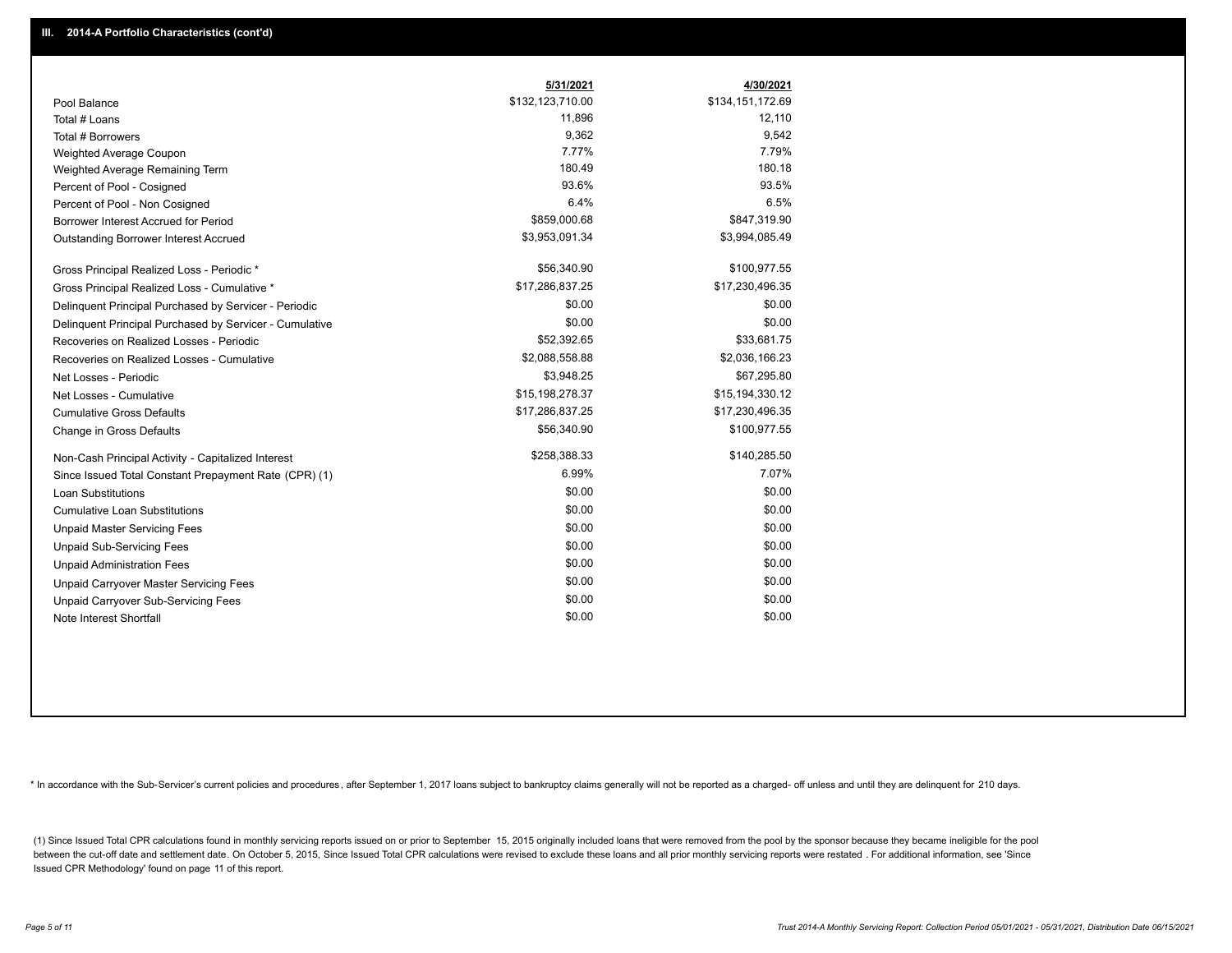## **IV. 2014-A Portfolio Statistics by Loan Program**

|                                                                                                                                                                              | Weighted<br>Average | # LOANS | \$ AMOUNT        | $%$ *    |
|------------------------------------------------------------------------------------------------------------------------------------------------------------------------------|---------------------|---------|------------------|----------|
| - Smart Option Deferred Loans                                                                                                                                                | 8.13%               | 6,171   | \$69,299,556.81  | 52.451%  |
| - Smart Option Fixed Pay Loans                                                                                                                                               | 7.67%               | 3,464   | \$46,506,960.52  | 35.200%  |
| - Smart Option Interest-Only Loans                                                                                                                                           | 6.56%               | 2,261   | \$16,317,192.67  | 12.350%  |
| - Other Loan Programs                                                                                                                                                        | 0.00%               | 0.00    | \$0.00           | 0.000%   |
| <b>Total</b>                                                                                                                                                                 | 7.77%               | 11,896  | \$132,123,710.00 | 100.000% |
| Prime Indexed Loans -- Monthly Reset Adjustable                                                                                                                              |                     |         | \$0.00           |          |
| Prime Indexed Loans -- Monthly Reset Non-Adjustable                                                                                                                          |                     |         | \$0.00           |          |
| Prime Indexed Loans -- Quarterly Reset Adjustable                                                                                                                            |                     |         | \$0.00           |          |
| Prime Indexed Loans -- Quarterly Reset Non-Adjustable                                                                                                                        |                     |         | \$0.00           |          |
| Prime Indexed Loans -- Annual Reset                                                                                                                                          |                     |         | \$0.00           |          |
| <b>T-Bill Indexed Loans</b>                                                                                                                                                  |                     |         | \$0.00           |          |
| <b>Fixed Rate Loans</b>                                                                                                                                                      |                     |         | \$16,886,110.53  |          |
| <b>LIBOR Indexed Loans</b>                                                                                                                                                   |                     |         | \$115,237,599.47 |          |
| * Note: Percentages may not total 100% due to rounding<br>To conform with company standard reporting these sections now include Princial and Interest Accrued to Capitalize. |                     |         |                  |          |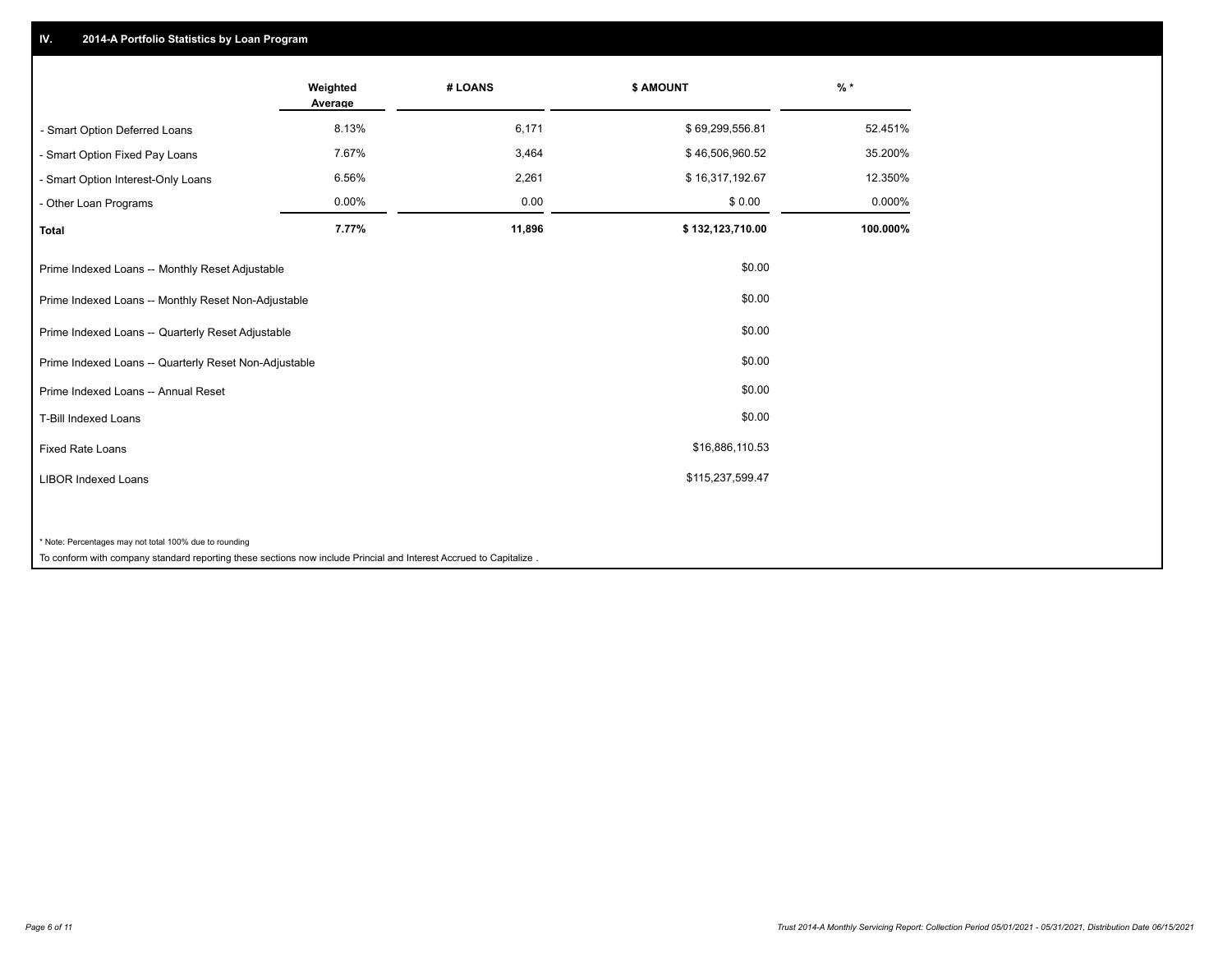| ٧. |       | 2014-A Reserve Account and Principal Distribution Calculations                                                                                                                                                        |                  |  |
|----|-------|-----------------------------------------------------------------------------------------------------------------------------------------------------------------------------------------------------------------------|------------------|--|
| А. |       | <b>Reserve Account</b>                                                                                                                                                                                                |                  |  |
|    |       | Specified Reserve Account Balance                                                                                                                                                                                     | \$958,735.00     |  |
|    |       | Actual Reserve Account Balance                                                                                                                                                                                        | \$958,735.00     |  |
| В. |       | <b>Principal Distribution Amount</b>                                                                                                                                                                                  |                  |  |
|    | i.    | Class A Notes Outstanding                                                                                                                                                                                             | \$55,524,660.41  |  |
|    | ii.   | Pool Balance                                                                                                                                                                                                          | \$132,123,710.00 |  |
|    | iii.  | First Priority Principal Distribution Amount (i - ii)                                                                                                                                                                 | \$0.00           |  |
|    |       |                                                                                                                                                                                                                       |                  |  |
|    | iv.   | Class A and B Notes Outstanding                                                                                                                                                                                       | \$91,524,660.41  |  |
|    | ν.    | First Priority Principal Distribution Amount                                                                                                                                                                          | \$0.00           |  |
|    | vi.   | Pool Balance                                                                                                                                                                                                          | \$132,123,710.00 |  |
|    | vii.  | Specified Overcollateralization Amount                                                                                                                                                                                | \$42,184,330.00  |  |
|    | viii. | Regular Principal Distribution Amount (iv - v) - (vi - vii)                                                                                                                                                           | \$1,585,280.41   |  |
|    |       |                                                                                                                                                                                                                       |                  |  |
|    | ix.   | <b>Notes Outstanding</b>                                                                                                                                                                                              | \$133,524,660.41 |  |
|    | х.    | First Priority Principal Distribution Amount                                                                                                                                                                          | \$0.00           |  |
|    | xi.   | Regular Principal Distribution Amount                                                                                                                                                                                 | \$1,585,280.41   |  |
|    | xii.  | Available Funds (after payment of waterfall items A through J) *                                                                                                                                                      | \$777,305.15     |  |
|    | xiii. | Additional Principal Distribution Amount (min(ix - x - xi, xiii))                                                                                                                                                     | \$388,652.58     |  |
|    |       | * Represents 50% of value if the principal balance of the notes is greater than 10% of initial principal balance of the notes or the Class A and Class B note are reduced to 0, otherwise the<br>full value is shown. |                  |  |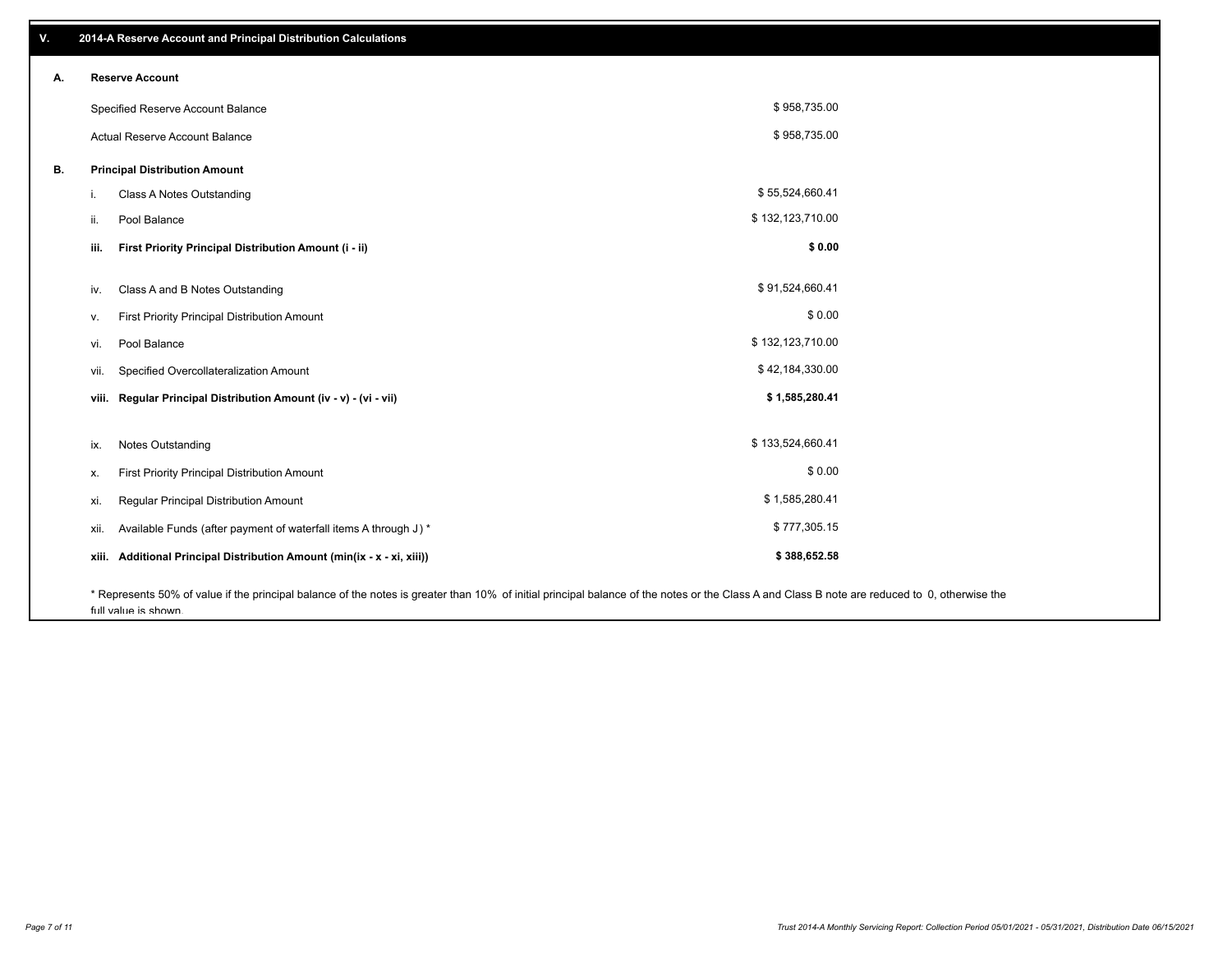| VI. | 2014-A Waterfall for Distributions                                                                                                                                                                    |                  |                      |
|-----|-------------------------------------------------------------------------------------------------------------------------------------------------------------------------------------------------------|------------------|----------------------|
|     |                                                                                                                                                                                                       | Paid             | <b>Funds Balance</b> |
|     | <b>Total Available Funds</b>                                                                                                                                                                          |                  | \$2,817,936.17       |
| Α   | <b>Trustee Fees</b>                                                                                                                                                                                   | \$0.00           | \$2,817,936.17       |
| В   | i. Master Servicing Fees                                                                                                                                                                              | \$5,564.37       | \$2,812,371.80       |
|     | ii. Sub-Servicing Fees                                                                                                                                                                                | \$91,334.96      | \$2,721,036.84       |
| C   | i. Administration Fees                                                                                                                                                                                | \$6,667.00       | \$2,714,369.84       |
|     | ii. Unreimbursed Administrator Advances plus any Unpaid                                                                                                                                               | \$0.00           | \$2,714,369.84       |
| D   | Class A Noteholders Interest Distribution Amount                                                                                                                                                      | \$74,284.28      | \$2,640,085.56       |
| Е   | <b>First Priority Principal Payment</b>                                                                                                                                                               | \$0.00           | \$2,640,085.56       |
| F.  | Class B Noteholders Interest Distribution Amount                                                                                                                                                      | \$120,000.00     | \$2,520,085.56       |
| G   | Class C Noteholders Interest Distribution Amount                                                                                                                                                      | \$157,500.00     | \$2,362,585.56       |
| H   | Reinstatement Reserve Account                                                                                                                                                                         | \$0.00           | \$2,362,585.56       |
|     | Regular Principal Distribution                                                                                                                                                                        | \$1,585,280.41   | \$777,305.15         |
| J   | i. Carryover Master Servicing Fees                                                                                                                                                                    | \$0.00           | \$777,305.15         |
|     | ii. Carryover Sub-servicing Fees                                                                                                                                                                      | \$0.00           | \$777,305.15         |
| Κ   | Additional Principal Distribution Amount                                                                                                                                                              | \$388,652.58     | \$388,652.57         |
| L   | Unpaid Expenses of Trustee                                                                                                                                                                            | \$0.00           | \$388,652.57         |
| М   | Unpaid Expenses of Administrator                                                                                                                                                                      | \$0.00           | \$388,652.57         |
| N   | Remaining Funds to the Excess Distribution Certificateholder                                                                                                                                          | \$388,652.57     | \$0.00               |
|     | <b>Waterfall Conditions</b>                                                                                                                                                                           |                  |                      |
|     |                                                                                                                                                                                                       |                  |                      |
| А.  | <b>Class C Noteholders' Interest Distribution Condition</b>                                                                                                                                           |                  |                      |
|     | Pool Balance<br>i.                                                                                                                                                                                    | \$132,123,710.00 |                      |
|     | Class A and B Notes Outstanding<br>ii.                                                                                                                                                                | \$91,524,660.41  |                      |
|     | Class C Noteholders' Interest Distribution Ratio (i / ii)<br>iii.                                                                                                                                     | 144.36%          |                      |
|     | Minimum Ratio<br>iv.                                                                                                                                                                                  | 110.00%          |                      |
|     | Is the Class C Noteholders' Interest Distribution Condition Satisfied (iii > iv)<br>v.                                                                                                                | Υ                |                      |
|     | * Note: If the Class C Noteholders' Interest Distribution Condition is satisfied then the amount of interest accrued at the Class C Rate for the Accrual Period is Released on the distribution Date. |                  |                      |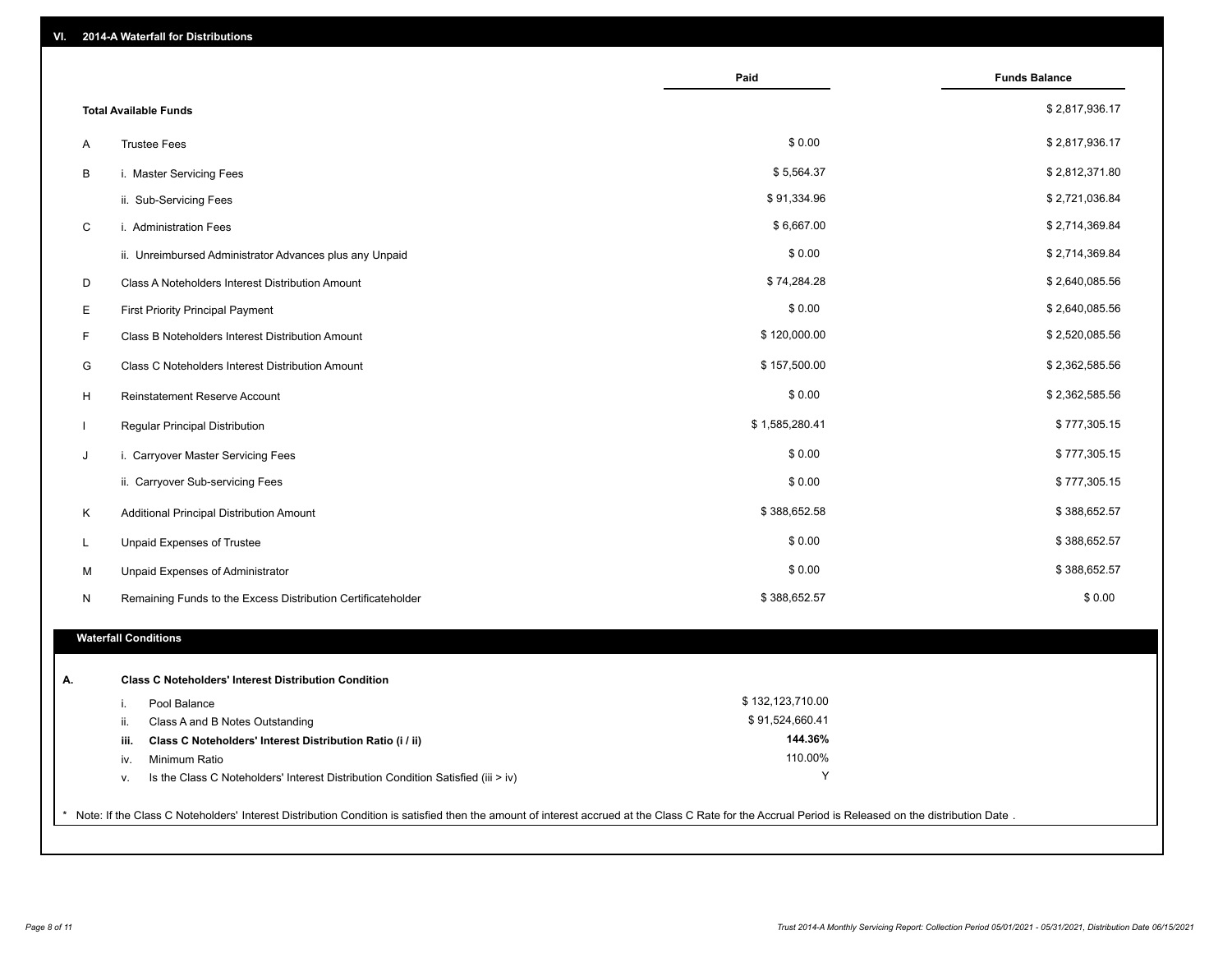| <b>Distribution Amounts</b>                                |                         |                         |                         |
|------------------------------------------------------------|-------------------------|-------------------------|-------------------------|
|                                                            | A <sub>2</sub> A        | A <sub>2</sub> B        | A <sub>3</sub>          |
| Cusip/Isin                                                 | 784456AB1               | 784456AC9               | 784456AD7               |
| <b>Beginning Balance</b>                                   | \$2,762,330.21          | \$2,762,330.20          | \$50,000,000.00         |
| Index                                                      | <b>FIXED</b>            | <b>LIBOR</b>            | <b>LIBOR</b>            |
| Spread/Fixed Rate                                          | 3.05%                   | 1.15%                   | 1.50%                   |
| Record Date (Days Prior to Distribution)                   | 1 NEW YORK BUSINESS DAY | 1 NEW YORK BUSINESS DAY | 1 NEW YORK BUSINESS DAY |
| <b>Accrual Period Begin</b>                                | 5/15/2021               | 5/17/2021               | 5/17/2021               |
| <b>Accrual Period End</b>                                  | 6/15/2021               | 6/15/2021               | 6/15/2021               |
| <b>Daycount Fraction</b>                                   | 0.08333333              | 0.08055556              | 0.08055556              |
| Interest Rate*                                             | 3.05000%                | 1.25088%                | 1.60088%                |
| <b>Accrued Interest Factor</b>                             | 0.002541666             | 0.001007653             | 0.001289598             |
| <b>Current Interest Due</b>                                | \$7,020.92              | \$2,783.47              | \$64,479.89             |
| Interest Shortfall from Prior Period Plus Accrued Interest | $$ -$                   | $\mathsf{\$}$ -         | $\mathsf{\$}$ -         |
| <b>Total Interest Due</b>                                  | \$7,020.92              | \$2,783.47              | \$64,479.89             |
| <b>Interest Paid</b>                                       | \$7,020.92              | \$2,783.47              | \$64,479.89             |
| <b>Interest Shortfall</b>                                  | $$ -$                   | $\mathsf{\$}$ -         | $$ -$                   |
| <b>Principal Paid</b>                                      | \$986,966.50            | \$986,966.49            | $$ -$                   |
| <b>Ending Principal Balance</b>                            | \$1,775,363.71          | \$1,775,363.71          | \$50,000,000.00         |
| Paydown Factor                                             | 0.014514213             | 0.014514213             | 0.000000000             |
| <b>Ending Balance Factor</b>                               | 0.026108290             | 0.026108290             | 1.000000000             |

\* Pay rates for Current Distribution. For the interest rates applicable to the next distribution date, please see https://www.salliemae.com/about/investors/data/SMBabrate.txt.

**VII. 2014-A Distributions**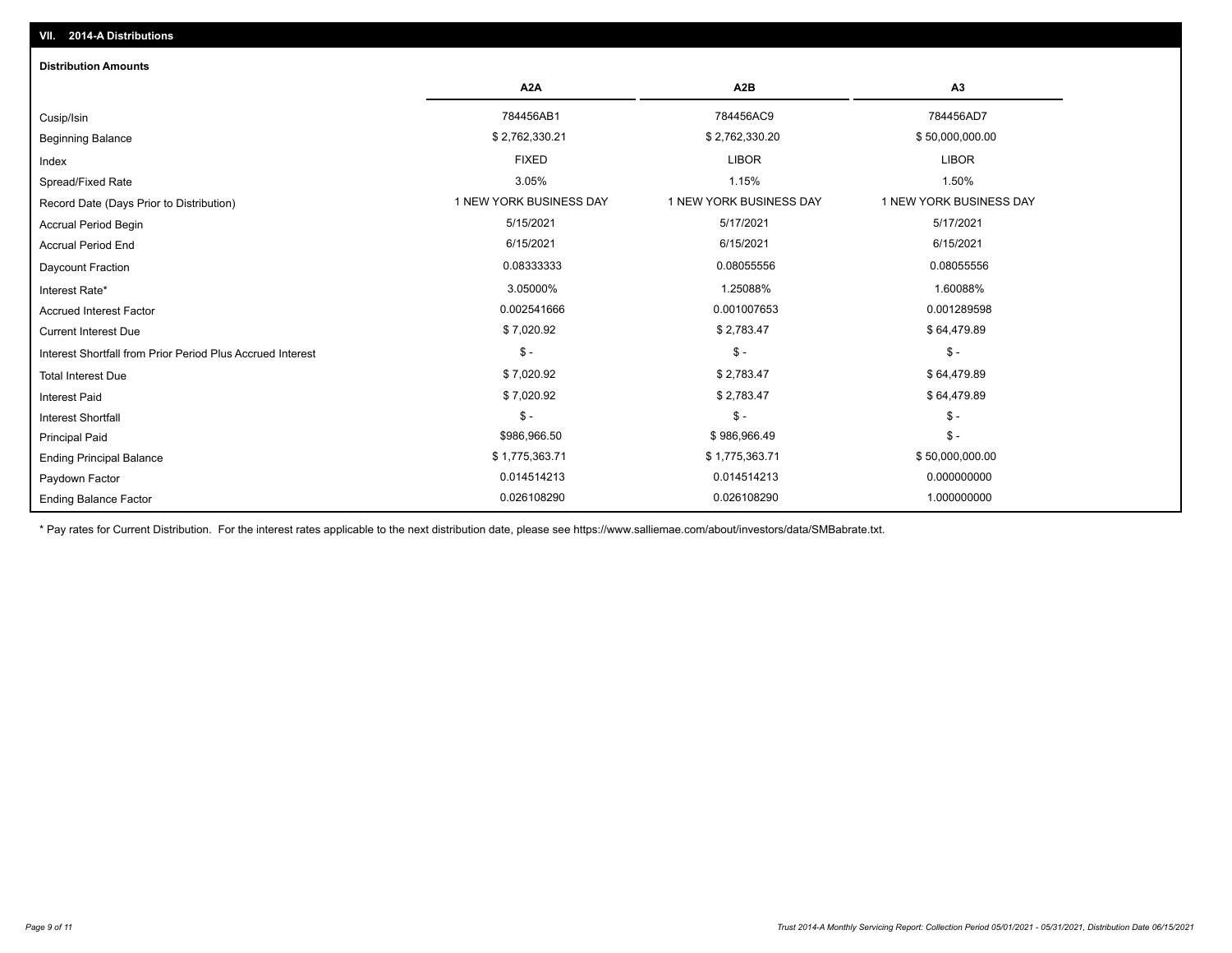| <b>Distribution Amounts</b>                                |                         |                         |
|------------------------------------------------------------|-------------------------|-------------------------|
|                                                            | в                       | C                       |
| Cusip/Isin                                                 | 784456AE5               | 784456AF2               |
| <b>Beginning Balance</b>                                   | \$36,000,000.00         | \$42,000,000.00         |
| Index                                                      | <b>FIXED</b>            | <b>FIXED</b>            |
| Spread/Fixed Rate                                          | 4.00%                   | 4.50%                   |
| Record Date (Days Prior to Distribution)                   | 1 NEW YORK BUSINESS DAY | 1 NEW YORK BUSINESS DAY |
| <b>Accrual Period Begin</b>                                | 5/15/2021               | 5/15/2021               |
| <b>Accrual Period End</b>                                  | 6/15/2021               | 6/15/2021               |
| Daycount Fraction                                          | 0.08333333              | 0.08333333              |
| Interest Rate*                                             | 4.00000%                | 4.50000%                |
| <b>Accrued Interest Factor</b>                             | 0.003333333             | 0.003750000             |
| <b>Current Interest Due</b>                                | \$120,000.00            | \$157,500.00            |
| Interest Shortfall from Prior Period Plus Accrued Interest | $\mathsf{\$}$ -         | $\mathsf{\$}$ -         |
| <b>Total Interest Due</b>                                  | \$120,000.00            | \$157,500.00            |
| <b>Interest Paid</b>                                       | \$120,000.00            | \$157,500.00            |
| Interest Shortfall                                         | $\frac{1}{2}$           | $$ -$                   |
| <b>Principal Paid</b>                                      | $\mathsf{\$}$ -         | $\frac{1}{2}$           |
| <b>Ending Principal Balance</b>                            | \$36,000,000.00         | \$42,000,000.00         |
| Paydown Factor                                             | 0.000000000             | 0.000000000             |
| <b>Ending Balance Factor</b>                               | 1.000000000             | 1.000000000             |

\* Pay rates for Current Distribution. For the interest rates applicable to the next distribution date, please see https://www.salliemae.com/about/investors/data/SMBabrate.txt.

**VII. 2014-A Distributions**